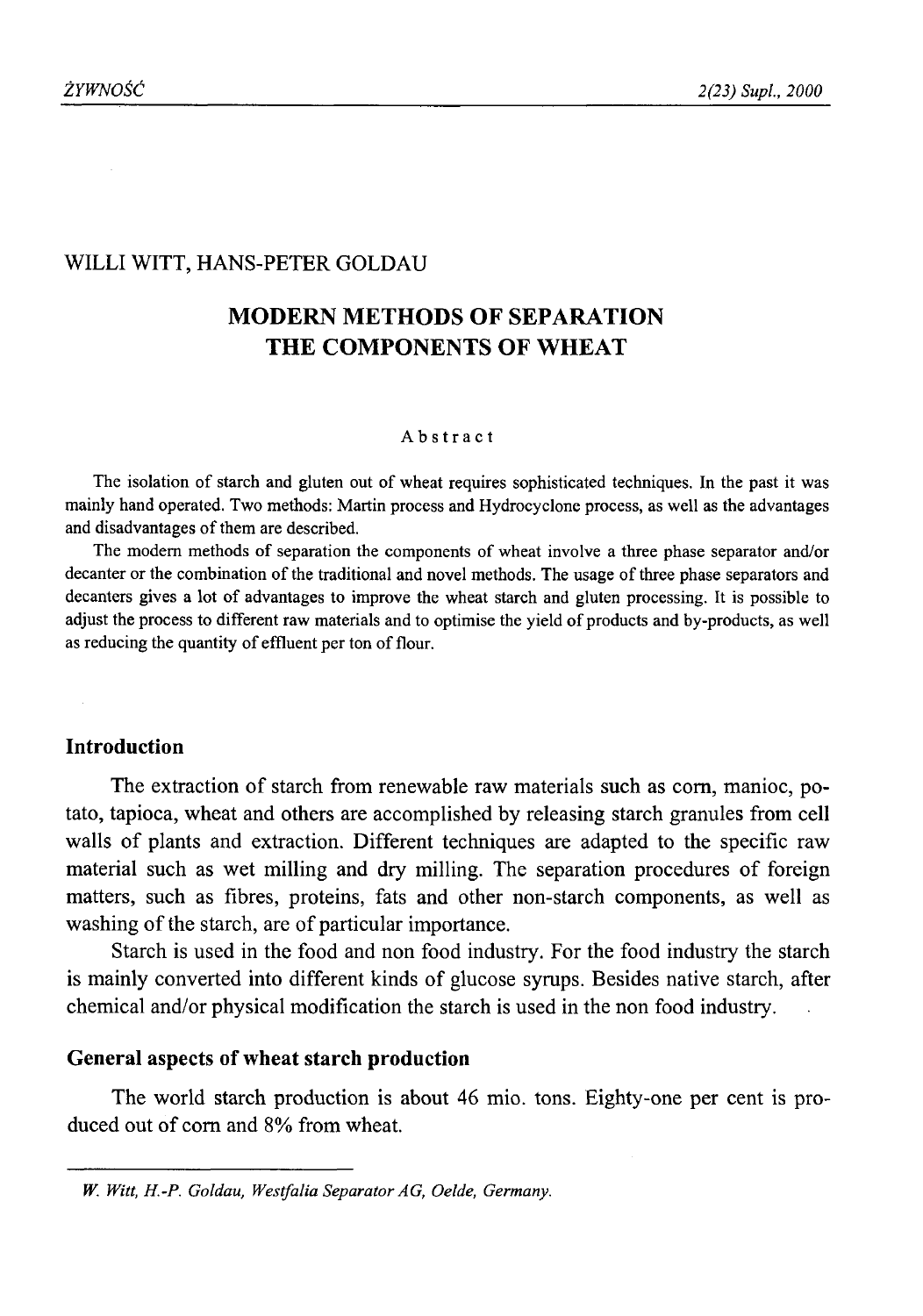Especially in Europe the wheat starch production is of importance. From the total starch production of 8,2 mio. tons per year, about 30% is expected to be wheat starch.

During the last 20 years the wheat starch became more and more of importance and the wheat starch production increased more than 2500%.

The most important by-product of wheat starch production is wheat gluten.

## **Comparison of the composition of different raw materials**

One of the important differences between the various raw materials is the starch content. Potato contains most of starch compared to corn and wheat. This based on the dry matter. Only the wheat flour has a higher potential of recoverable starch, but during the milling some starches are lost into the fibres (Fig. 1).



Fig. 1. Starch content on dry substance in relationship to different raw materials.

The comparison of the main components of com and wheat (Fig. 2) shows that the endosperm in both raw materials is equal. The main difference is the content of germs and of the aleurone layer. Wheat contains a less amount of germs and a higher amount of aleurone layer and fibre.

The processing of a starch containing raw material will not only result in the starch, but also in a by product. The potato will give the lowest amount of by products based on dry matter, but contains approx. 75% water. This is a very big disadvantage.

Production of starch out of wheat will give the highest amount of by-products and the lowest amount of starch. With approx. 9,2% wheat gluten has a higher value than starch and other by-products (Fig. 3).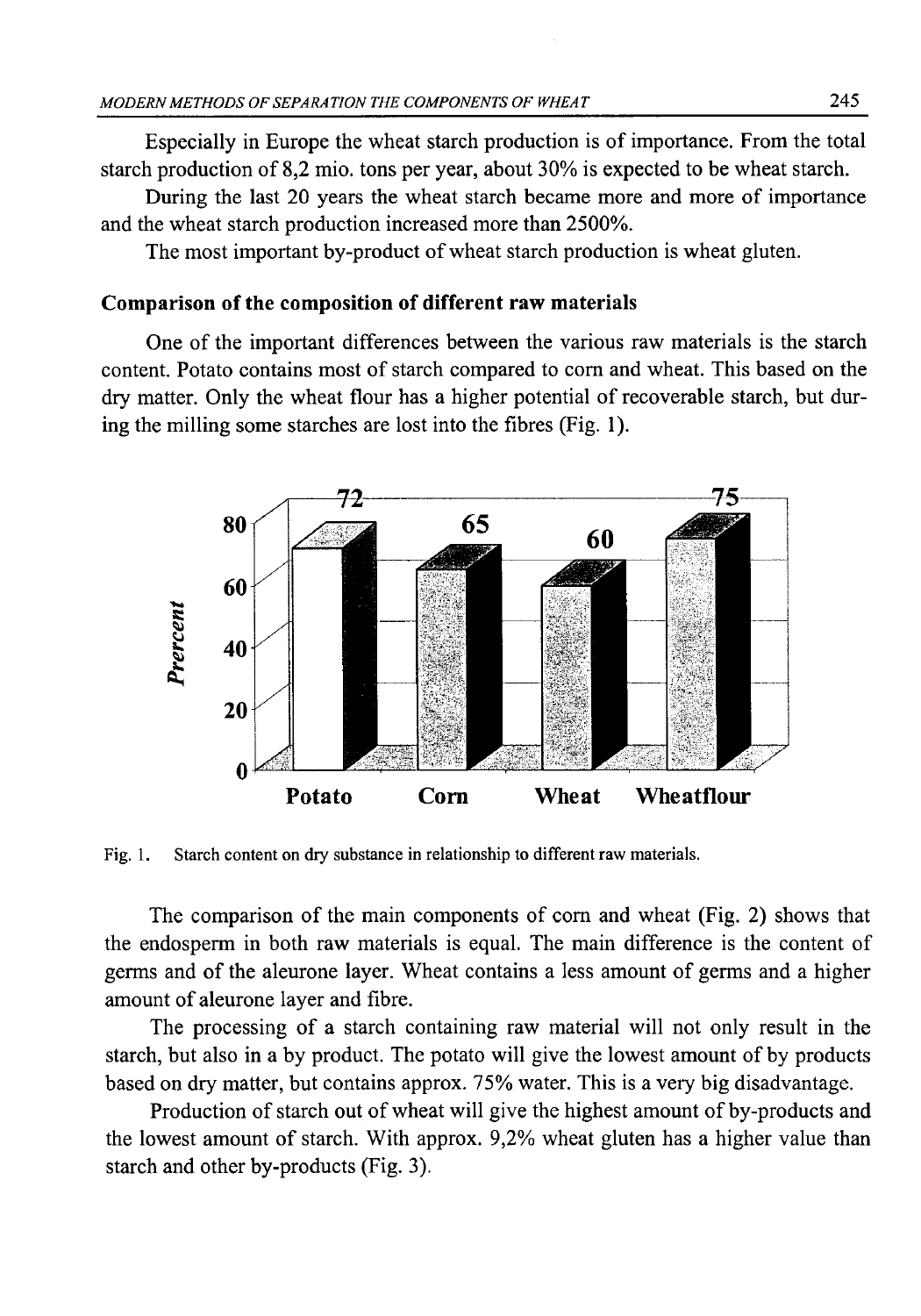

Fig. 2. Composition of the morphologic structure of wheat and corn.



Fig. 3. Contents of starch and by products for different raw materials.

Using wheat flour, the starch yield will increase to a level of approx. 62%, the gluten yield to 11,5%, whereas the fibre, C-starch and B-starch as a by-product decrease to 18,5 %. The increase of the higher value main product resulted from the by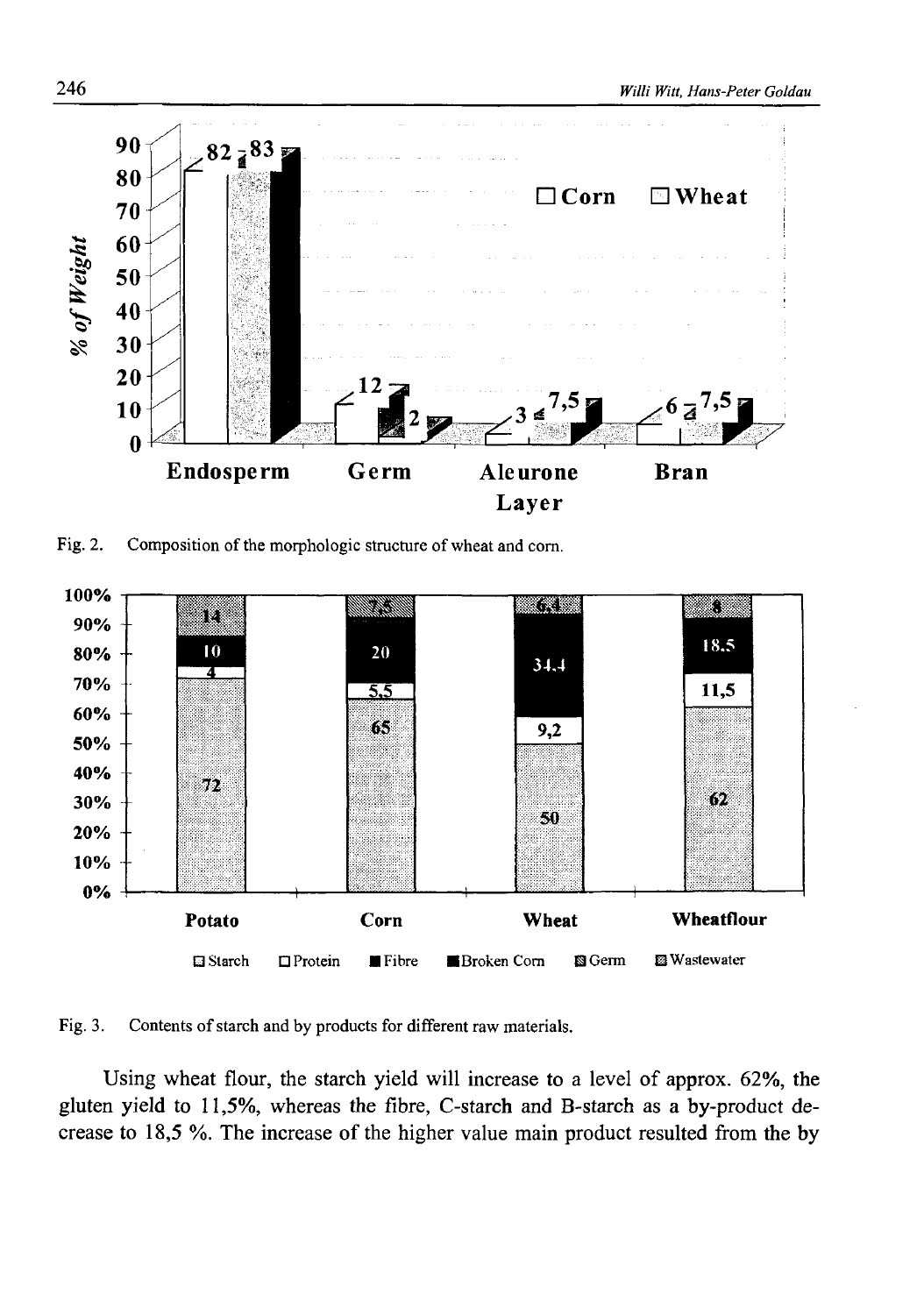product fibre of the flour mill. It is not possible to process wheat directly to wheat starch and wheat gluten without getting a native high value wheat gluten.

### **Comparison of the different methods for starch processing**

The most important difference in the processing of com, potato and wheat is as follows:

- a) com has to be wet milled,
- b) wheat has to be dry milled,
- c) potato and tapioca are rasped because of the high water content.

Com has a homy endosperm. The protein matrix must be softened before wet milling and the protein does not form a viscoelastic mass. Starch has only one starch spectrum that means that corn starch is one modular.

In comparison to corn, wheat protein forms a viscoelastic mass  $-$  the so called gluten. The dry milling before starch recovery is necessary, to be able to recover the high added value wheat gluten. Out of wheat two starch fractions are obtained – the Astarch and the B-starch. A third starch fraction is present - the so called C-starch. This contains the hemicellulose and pentosanes. In a spin test in lab the b- and C-starch will be one fraction.

A unique characteristic of wheat starch granules is the bi-modularity of its mass distribution, that does mean that starch of wheat consist out of 2 main size-populations of starch granules (Fig. 4).



Fig. 4. Massdistribution of a wheat starch depending on its particle size.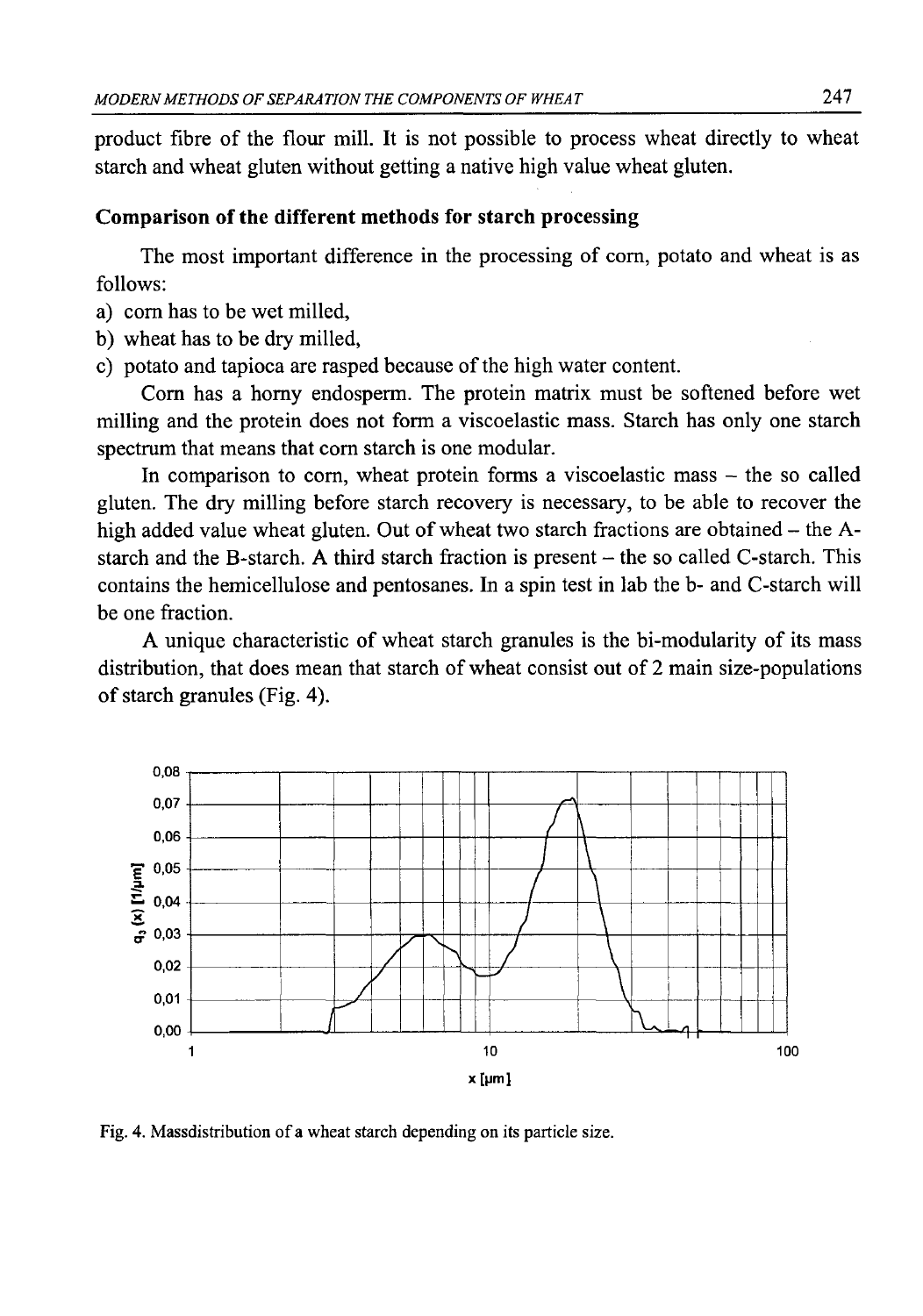The unique characteristics of wheat are leading to a sophisticated technique to isolate starch and gluten out of wheat flour. Two special features are the preconditions for the application of processing techniques. Firstly the ability of parts of its protein fractions to swell up with water and form, under influence of mechanical energy input, a cohesive viso-elastic mass termed gluten and, secondly, the characteristic presence of two fractions of starch granules which differ considerably from another in size and shape.

Due to these reasons the technical solution to recover starch and gluten from flour is much more complicated than from com and potato.

Besides that another important point is that wheat and wheat flour contain a relative high amount of hemicellulose and pentosanes. These fractions do have viscous behaviour. During processing wheat flour to starch and gluten will influence the recovery of starch, in particular the small granule starches.

#### **Starch processing out of wheat flour**

Starch processing out of wheat flour is a several hundred years old technique. In the past it was mainly hand operated. One of this process was the so called Martin process.

It is very important to mill wheat to wheat flour, before processing it to starch and gluten, in order to obtain the wheat protein as native wheat gluten.

#### *Martin process*

The characteristics of the Martin process to recover starch and gluten out of wheat flour is, that a wheat flour is mixed with water in a ratio of 1:0,6. In a mixer the flour and water are kneaded to a stiff dough. After this procedure the dough is washed with a high amount of fresh and process water in a special starch and gluten separator. This washer, a so called extractor, has several sections. At the bottom of these sections screens are located, where the starch milk passes through. The dough is moved from section to section by a shaft assembled with paddles. Fresh water is used in the last section of the extractor to wash the gluten. Wash water that passed through the screens is used in counter current in the section before. Crude starch milk is leaving the washer from the two first sections with a concentration of approx.  $8^\circ$  Be.

The so extracted suspension contains all components of the flour besides the extracted wet gluten. In consequence the crude starch milk contains the total recoverable starch, the A- and B-starch, the Hemicellulose and the (soluble and insoluble) Pentosanes, the Solubles together with the Proteins and nonstarch Carbohydrates.

The difference in the apparent density of wheat components can be utilised to partially separate the dough into its fractions by means of centrifugal forces. When such a separation is carried out in a centrifuge beaker, two to four, clearly separable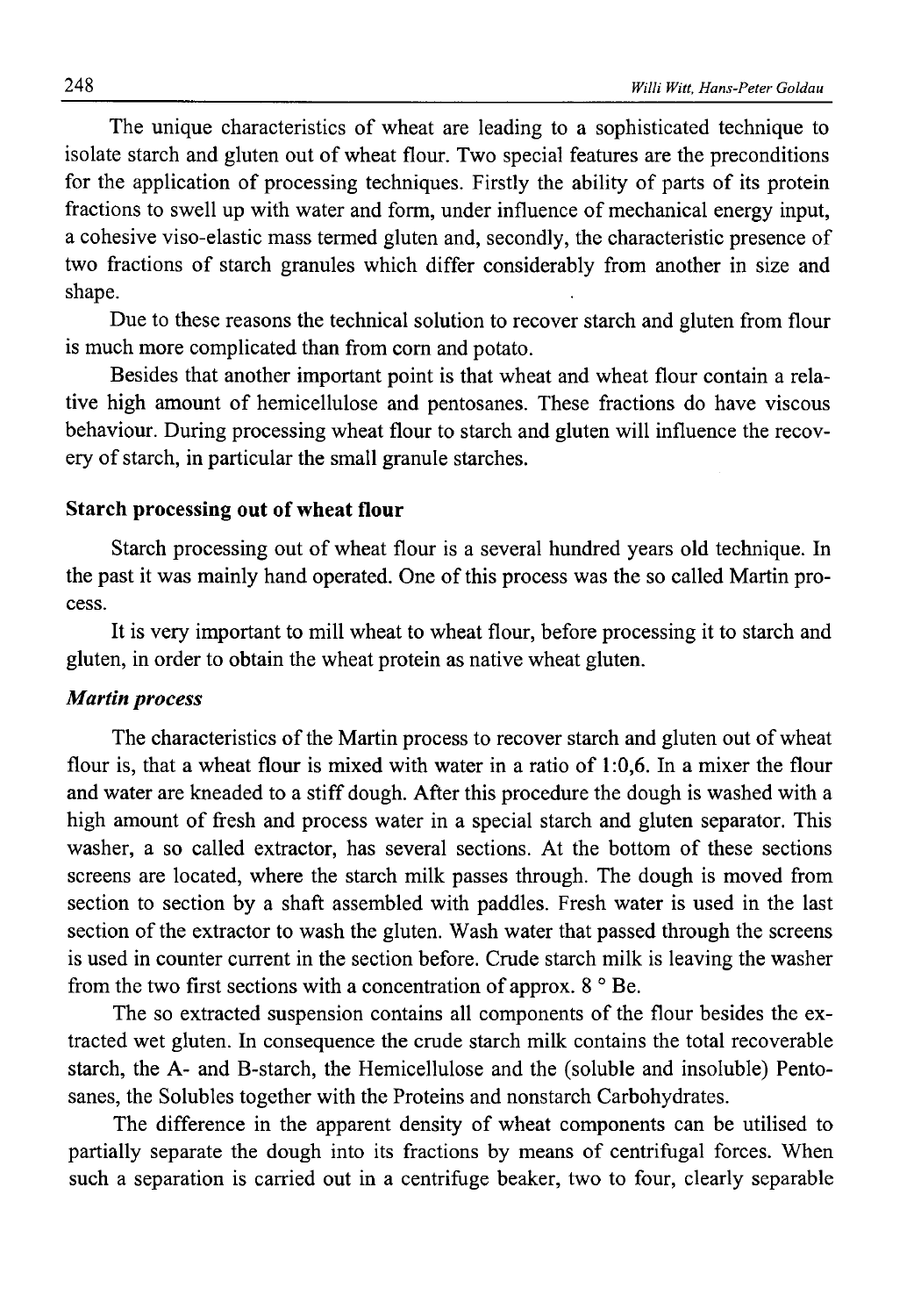layers are formed. Figure 5 gives an overview about a spin test of a crude starch milk from potato, com and wheat starch. The heavy fraction stands for the separable starch of each raw material. The medium fraction contains the com gluten, the fine fibre and ore the C-starch. The light fraction contains the water, the soluble solids and the very light suspended solids.



Fig. 5. Overview about a spin test of different crude starch milks.

The task of separation and washing of starch milk is to achieve the purified starch and to separate the fibres, proteins, fats, soluble like nonstarch carbohydrates, sugars, protein, fats and minerals from the starch.

This aim seems to be relatively difficult for the Martin process, because of the vast mixture of suspended components in the cmde starch milk. Due to the presence of the pentosanes, which influence the behaviour and the agglomeration of the wheat gluten, much more water is needed for diluting the pentosanes. That is one reason for the high fresh water consumption by using that separation technique. The second explanation for a higher fresh water consumption, is the necessity to reduce the soluble protein content in the final starch. This value has to be reduced down to 50 mg/100 g starch.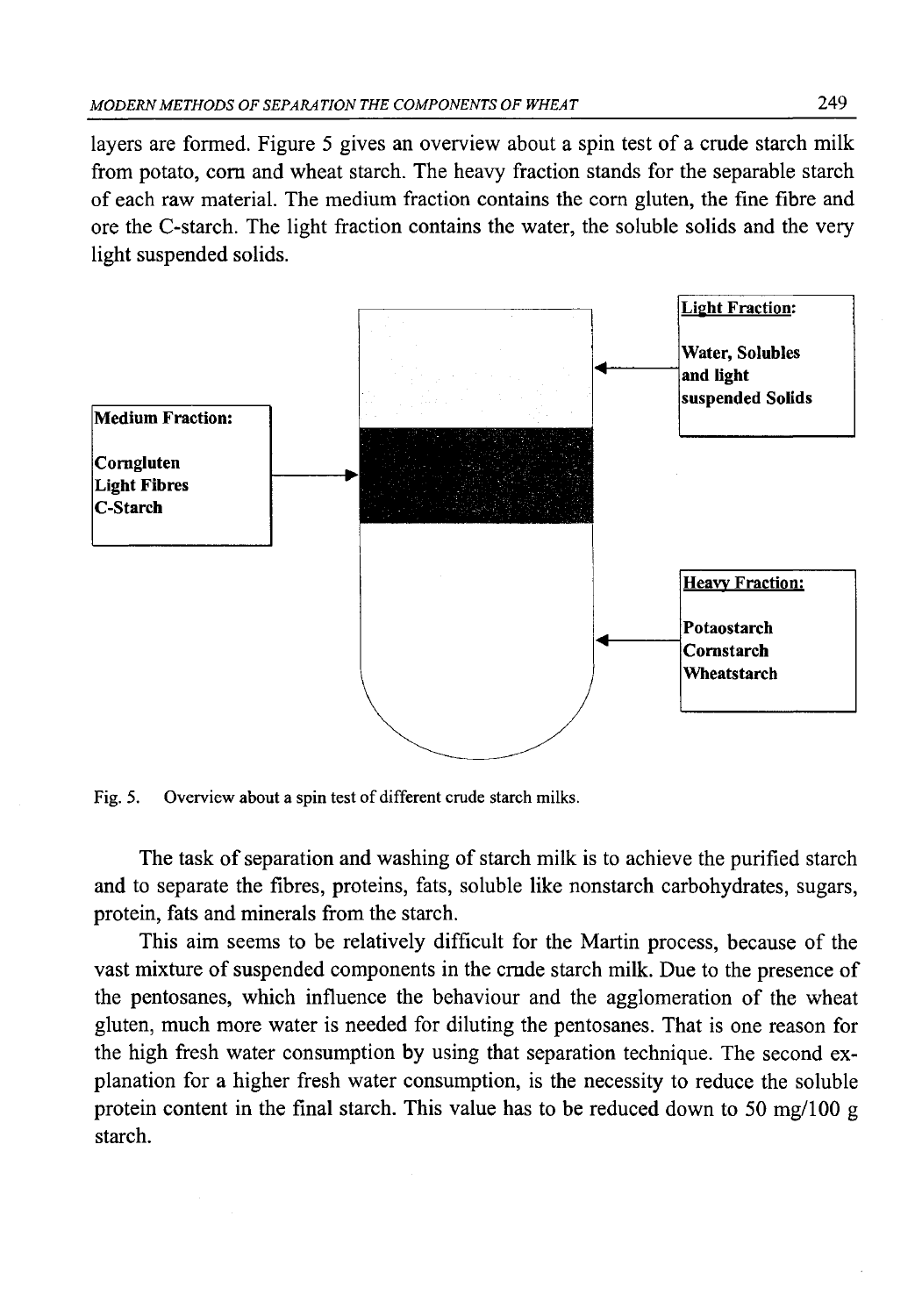### *Hydrocyclone and other processes*

Another method to isolate starch and gluten out of wheat flour is the so called Hydrocyclone process.

In this process diagram a hydrocyclone system find its application after the dough preparation. The heavy A-starch is separated and leaves the hydrocyclone unit with the underflow. The overflow contains the wet wheat gluten, the B-starch, C-starch, like hemicellulose and pentosanes, and the soluble solids, like proteins, fats, sugars, etc. vall together.

The disadvantage of this process is similar to the Martin-process, that the gluten cannot be isolated directly from hemicellulose and pentosanes. On account of that gluten can be found together with these components in the overflow of the hydrocyclone system. The presence of the pentosanes will also influence the behaviour and the agglomeration of the gluten. That does mean that more fresh water for diluting this components will be necessary.

## **Westfalia separator 3-phase-decanter process**

Westfalia Separator developed the three phase decanter process. This process was installed in three German wheat starch factories in 1984 at the same time.

In the years before 1984 have been performed various trials to separate, after using a homogeniser in order to agglomerate the wheat gluten, a wheat-flour-water-slurry with a decanter. Anyhow at that time it was not possible to achieve a good separating efficiency.

#### *Flour milling*

The Westfalia Separator decanter process also requires wheat flour for the separation of starch and gluten.

World-wide there do exist different possibilities to produce flour out of wheat. One way is to consume standard bakery flours, extracted with a normal mill design. The flour can be extracted by a normal mill in purpose to produce bakery flour. Sometimes a so called short flour mill is used. In this design less roller mill stages are included. Another possibility is to use a normal hammer mill, for example a so called ultra rotor.

A typical analysis of a wheat flour is listed according to Table 1.

Besides these normal characteristics, it is very important, that the used flour has a good gluten agglomeration. Only under these circumstances it is possible to achieve a high gluten recovery and fewer losses of gluten proteins within the different starch fractions.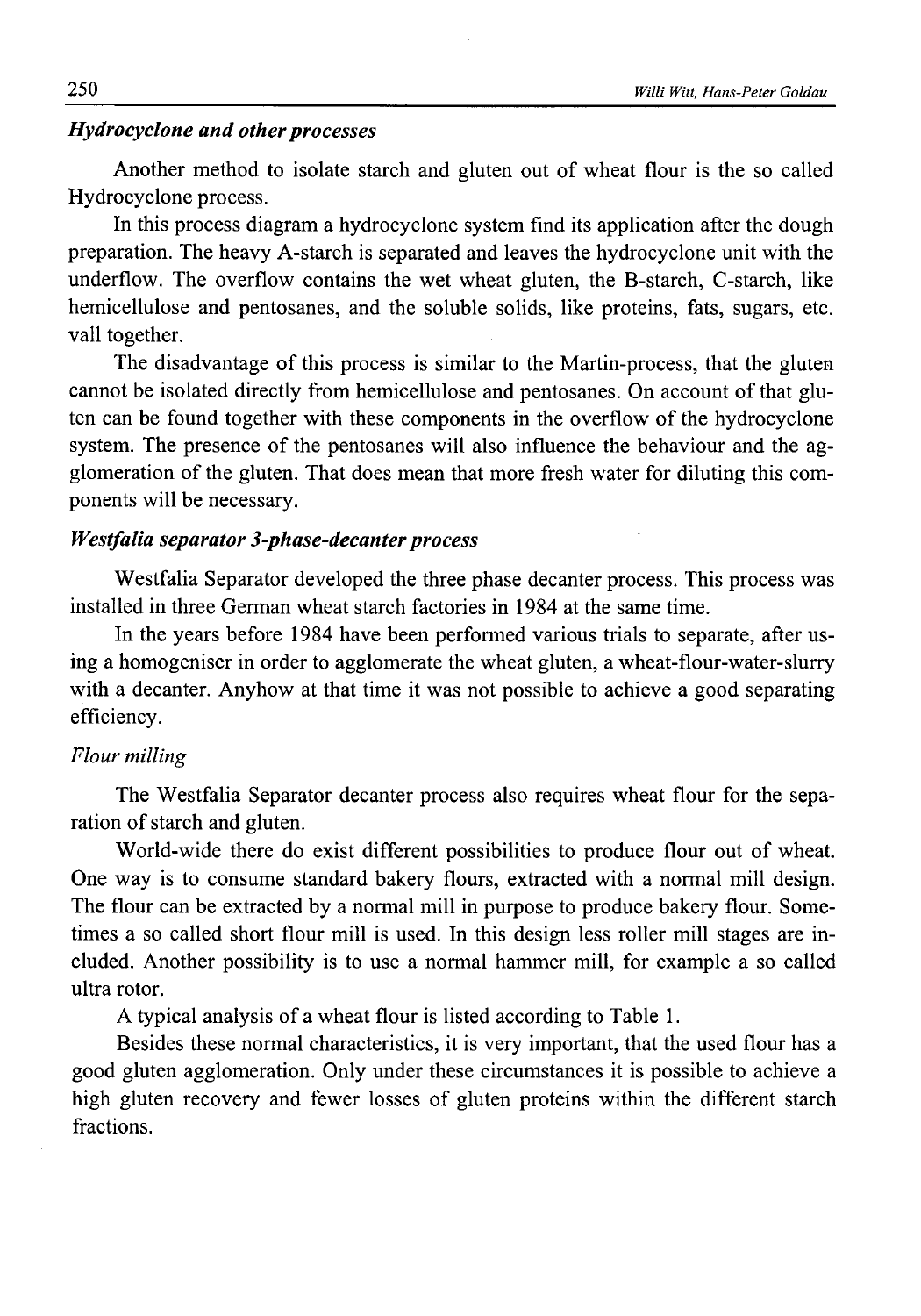Table 1

| Water                                 | approx. | 14.50  |
|---------------------------------------|---------|--------|
| Protein $(N \times 5,7)$              |         | 11,50  |
| Ash                                   |         | 0,63   |
| Fat                                   |         | 1,50   |
| Crude Fibre                           |         | 1,50   |
| Starch                                |         | 80,00  |
| (all Numbers are based on Dry Matter) |         |        |
|                                       |         |        |
| Wet Gluten                            |         | 28,00  |
|                                       |         |        |
| Amylogram                             |         | 500 BU |
| Falling number                        |         | 250,00 |

Typical analysis of a wheat flour for starch processing.

#### *Slurry preparation*

The wheat flour before processing it in the wet starch process should have a relative short resting time in the flour storage silos. The storage time should not exceed more than 72 hours.

During this time the flour passes its maturation in outdoor flour silos. From there it is conveyed into a small bin in front of the flour dosing system. The dosing system can be a weigh belt feeder or a loss and weight dosing system. It is from significant importance to realise a continuous and not fluctuating dosing of flour and water. The flour is fed directly from the weighing into the flour-water mixer. Together with the flour process- or fresh-water enters the mixer.

The optimum flour-water-ratio should be established with about approximately 1:0,85-0,95.

The task of the mixer is to hydrate all flour particles in order to have a slurry which is free of lumps.

The temperature of the slurry should be among 30 and 40 centigrade, to achieve the best gluten agglomeration (aggregation).

After the mixer the slurry enters a homogeniser. This homogeniser is well known in the milk industry because of its duty to homogenise the protein and fat in milk. Figure 6 shows a cross section of a homogenising valve.

The slurry is fed by an eccentric screw pump into the homogeniser. Pistons in the homogeniser are pumping the slurry through the homogenising valve. The slit distance of the valve is adjustable, so that the back pressure can be risen up to 100 bar. The pressure in the slurry increase than up to 100 bar and after the valve the pressure drops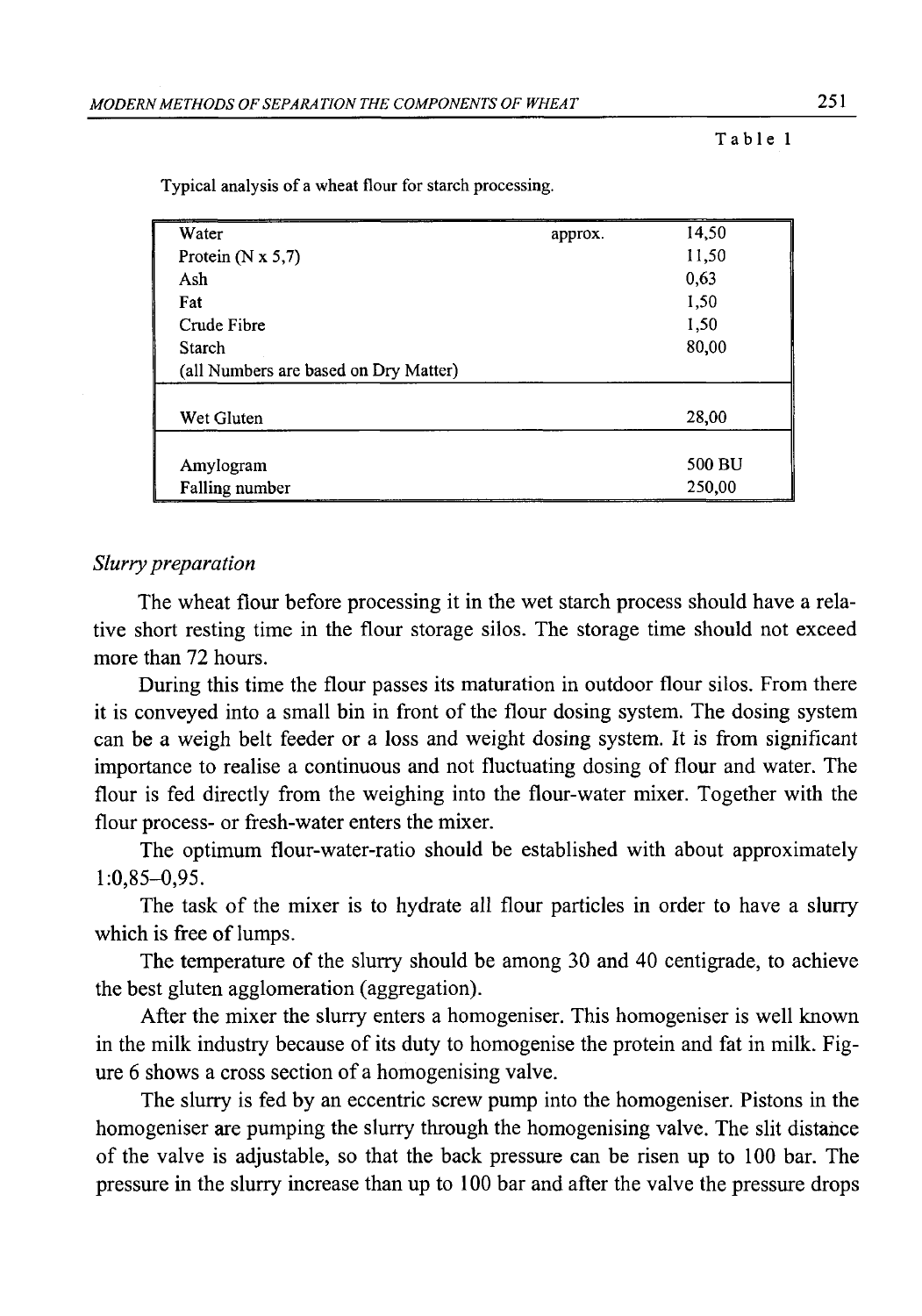down to a normal pressure. Due to different kinds of stressing, like relaxation and the shear effect in the valve, the energy input is introduced into the protein matrix of the flour-water slurry and agglomerates the gluten proteins.



Fig. 6. Section of a homogenizing valve.

**5** £ **I** £ £ **□ A-Starch 100% 90% 80% 70% 60% 50% 40% 30% 20%** 10% 0% □ Gluten **I IPentosane** I Water Phase **-- — <sup>B</sup> <sup>D</sup> B 13 - H** *a* **i l l 58 58 58 B e s 57 : <sup>35</sup> 35 33 <sup>34</sup> - <sup>32</sup> <sup>35</sup> <sup>33</sup> <sup>35</sup> <sup>32</sup> <sup>36</sup> <sup>32</sup> <sup>38</sup> — 1— — 1— — i— — 1— — i— — 1— — I— Four Four Eight Eight Twelve Twelve Sixteen Sixteen** *Time (Minutes)*

Fig. 7. Influence of the homogeniser on the gluten formation and separation efficiency.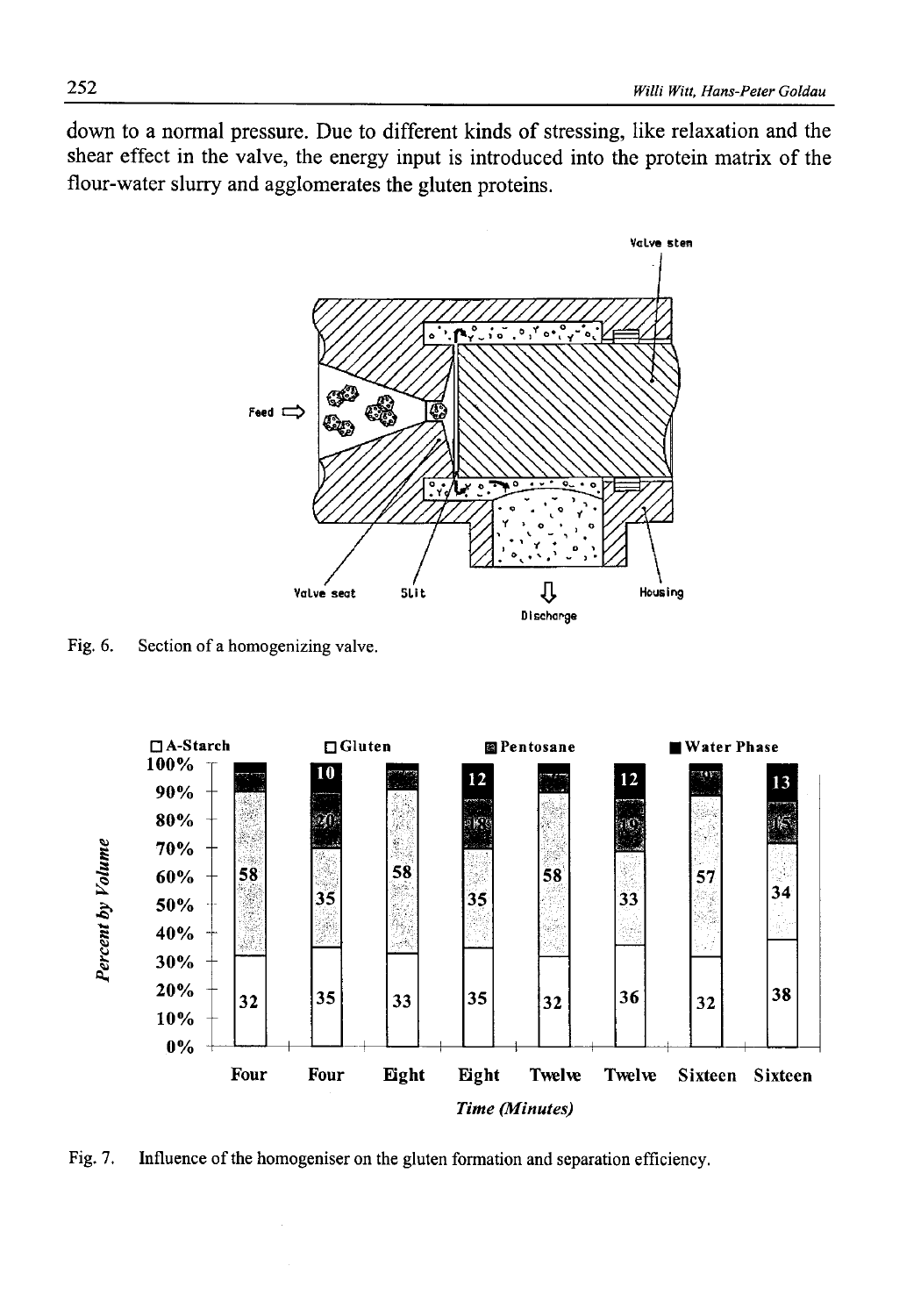To show the influence of the homogeniser on the gluten agglomeration and the separation of the components of a wheat flour, samples were taken in front of the homogeniser and direct after the homogeniser. After four, eight, twelve and sixteen minutes the slurry was centrifuged in a laboratory centrifuge. The percentage of volume of the different layers have been observed and the results are shown in Fig. 7.

It was evident that the separation effect of the components could be improved due to the homogeniser and that the best results have been achieved processing the combination of a homogeniser and a resting time of sixteen minutes. On the other hand it was obvious that a certain energy input was necessary to obtain a better gluten agglomeration, in order to improve the separation of wheat components. Without any extra energy input into the slurry and only a certain resting time it is not possible to achieve a good separation.

This is the reason, that in real processes the slurry has to be treated with a system to transform the right energy into the slurry and to install after the gluten agglomeration a resting tank to stabilise the protein matrix. One machine could be a homogeniser.

## *Separation the components of wheat*

An eccentric screw pumps the slurry into a three phase decanter.

A decanter (Fig. 8) is a horizontal separator with an installed conveying screw. This scroll is operating with a differential speed to the revolutions of the bowl. The gforce is approx. 2500 to 3500 and the differential speed approx. 60 rpm.



Fig. 8. Decanter type CA 505 with centripetal pump and 2-gear-drive.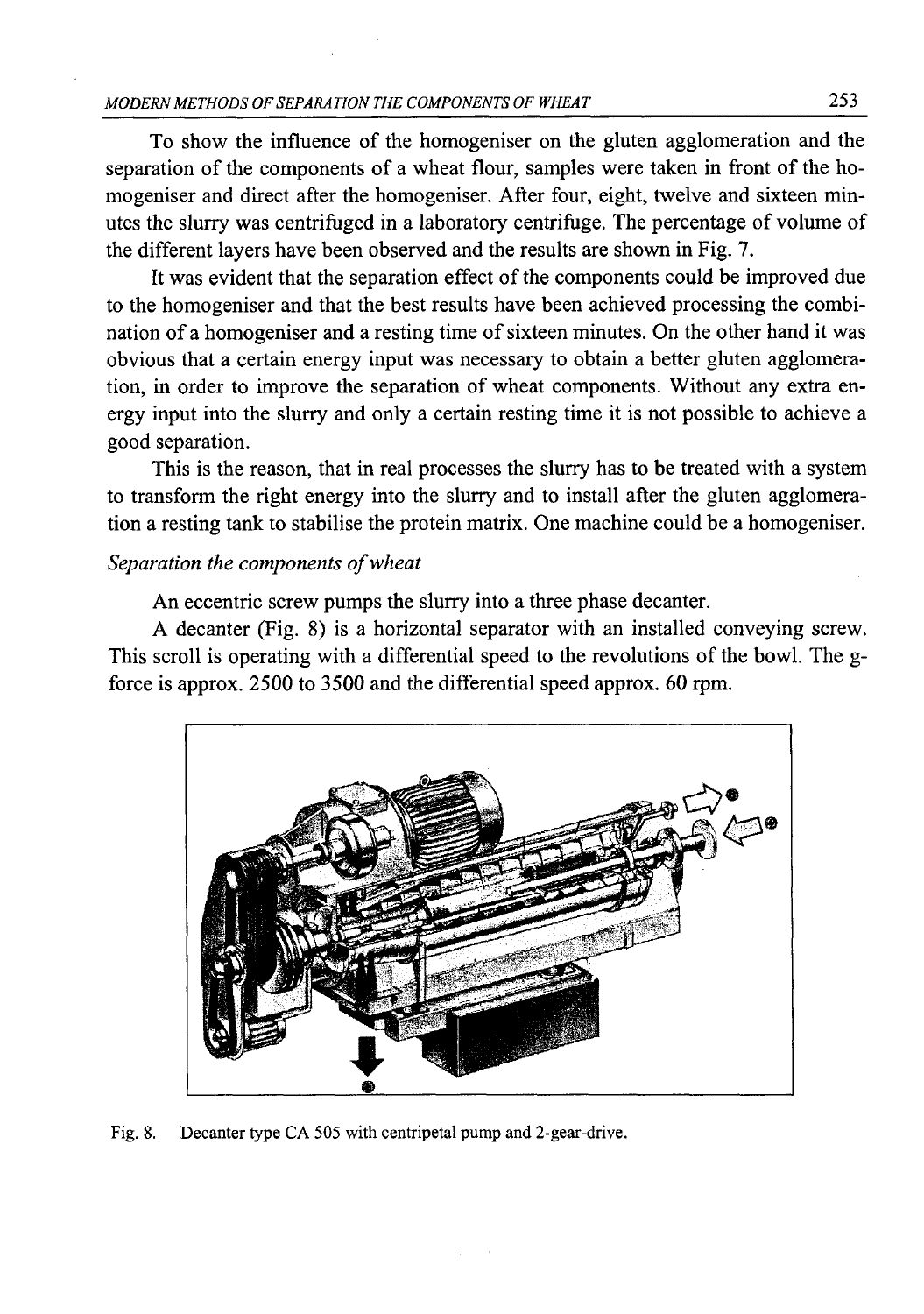

Figure 9 shows a 3-phase-decanter type CA 755 with a 2-gear-drive and an installed centripetal pump.

Fig. 9. 3-Phase decanter type CA 755 with 2-gear drive and installed centripetal pump.

This decanter is equipped with a 2-gear-drive. This 2-gear-drive was developed by Westfalia Separator and is patented at home and abroad. The 2-gear-drive allows the adjustment of the differential speed of the scroll depending on the torque developing at the motor. The torque depends on the infeed quantity, concentration and particular characteristics of the solids. The solids as particles with the highest density are separated and conveyed with the scroll at the discharge of the decanter.

The overflow of the decanter is leaving the machine by an installed centripetal pump. This installation is leading to two main advantages. On the one hand it will influence the processing of foamy products positively and on the other hand there is no need to install another pump after the decanter.

The difference of the 3-phase-decanter is based on the possibility to separate a third phase, the so called medium fraction. This fraction can be influenced in quantity, by mounting one or more nozzles, and qualitatively by changing the relative position of the nozzle.

In front of the decanter a further amount of fresh and/or process water for diluting the slurry is added. Normally this amount of water is about 0,3 to 0,9  $m<sup>3</sup>$  per ton of flour. The temperature should be adjustable from 25 to 45 degrees centigrade.

When the slurry and the diluting water are fed into the decanter, the wheat components like the agglomerated gluten, the starch and the pentosanes, will be separated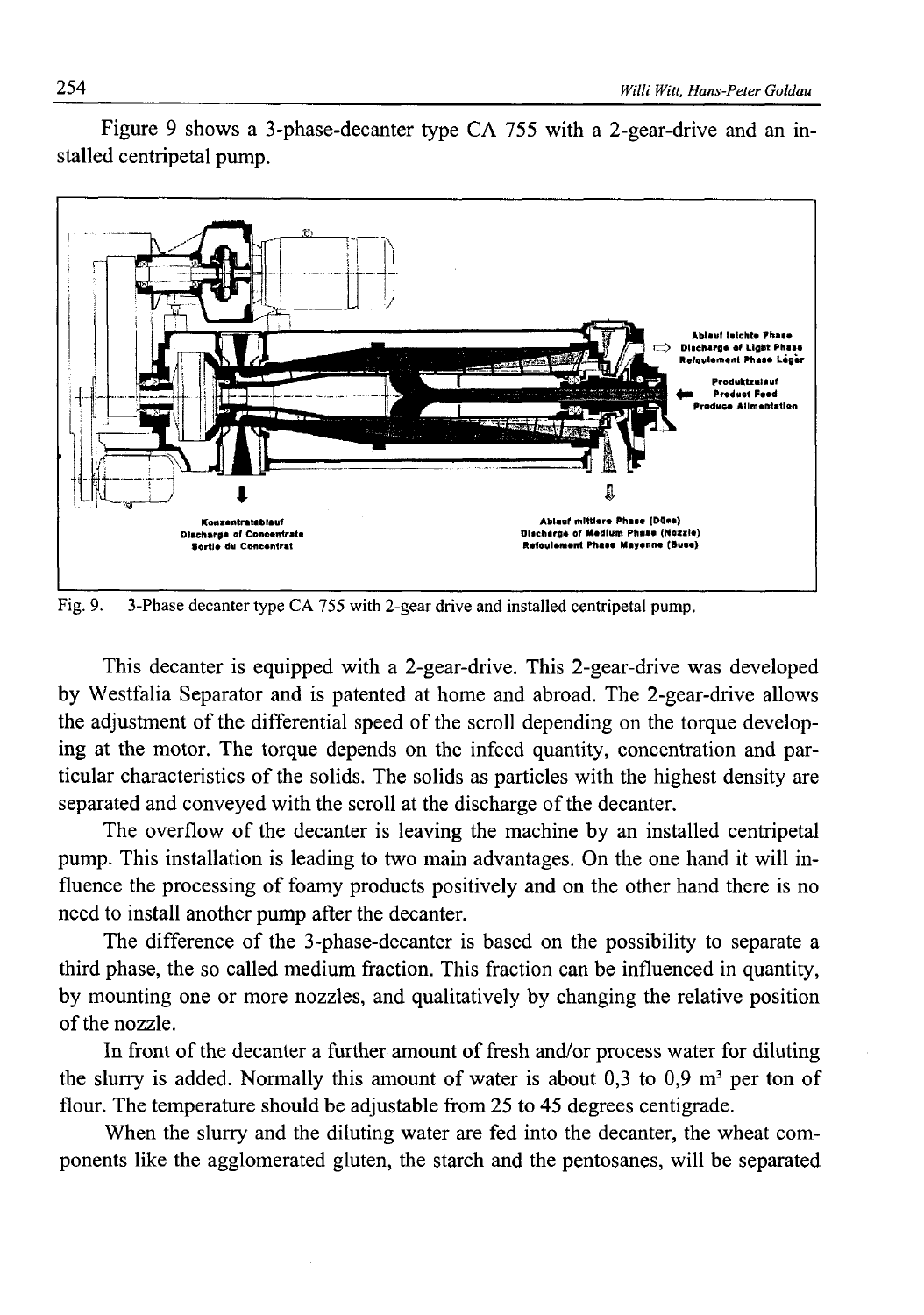in the decanter bowl. Due to the centrifugal force the starch, because of its highest apparent density, is separated from the liquid phase and settles down on the inner surface of the bowl. The so separated starch will be carried out of the decanter by transferring it with the scroll towards the concentrate discharge.

The gluten and B-starch and pentosanes are leaving with the nozzles of the medium fraction. In the light fraction most of the pentosanes, which are representing the sticky carbohydrates of the wheat flour, and some very small size starch granules are leaving the decanter with the installed centripetal pump.

Figure 10 gives a good impression about a spin test of the different fractions of the 3-phase-decanter.



Fig. 10. Spin test of the different phases of 3- phase decanter.

It is of great significance, that pentosanes, as fraction of the lowest apparent density in the slurry, can be found mainly in the overflow of the 3-phase-decanter. This fraction is characterised with a remarkable rheologic property, because of its viscous behaviour.

One of the most important advantages of the three phase decanter process is, that this viscous mass is separated from the gluten in a very early stage of processing. That does mean that this pentosane fraction will not influence the gluten and the behaviour while separating the gluten and the B-starch.

Figure 11 shows the mass distribution of a wheat flour around a three-phasedecanter. On the discharge of the concentrate more than 85% of the A-starch leaves the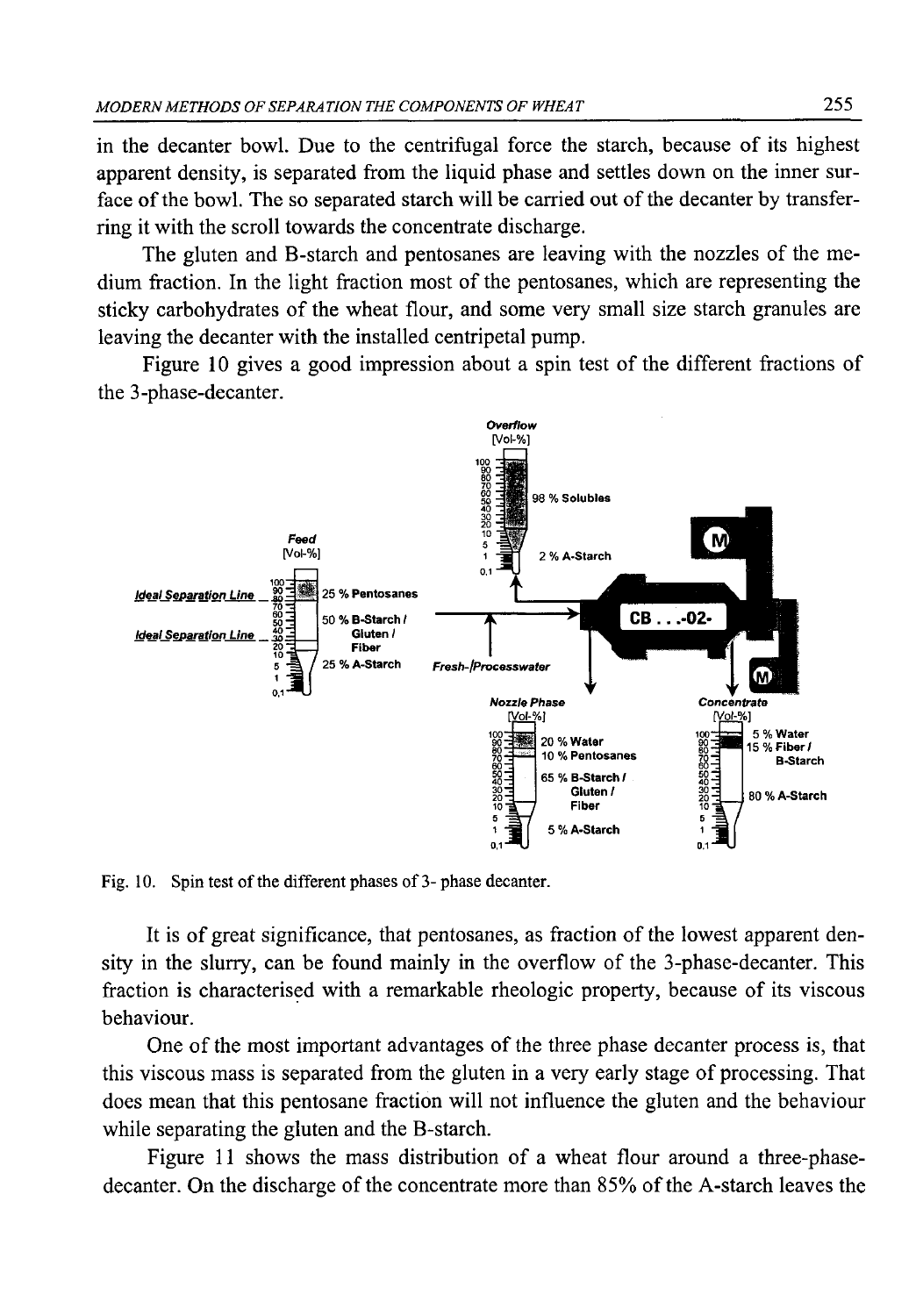decanter. Together with the gluten approx. 10% of the A-starch leaves through the nozzles of the decanter. This starch fraction contains mainly small granule starches with an amount of approx. 60% of starch granules smaller than 10  $\mu$ m.



Fig. 11. Distribution of the wheat flour around the 3-phase decanter.

One important point can be seen from these numbers. The concentrate with the Astarch contains only 28% of the soluble solids of the incoming wheat flour. This will give a very positive effect for the washing of the starch in the further steps.

Afterwards the different fractions of the three-phase-decanter can be treated separately, as shown in Figure 12.

The concentrate and the sometimes the pentosane fraction too should be sieved to recover very small gluten lumps in order to feed them back to the medium fraction.

In a following process step the medium fraction is transferred to a screening device to separate the gluten from the B-starch milk. The gluten is then treated by a gluten washer to improve the protein content. From the separating device the B-starch milk passes once more a sieving section to recover small gluten particles.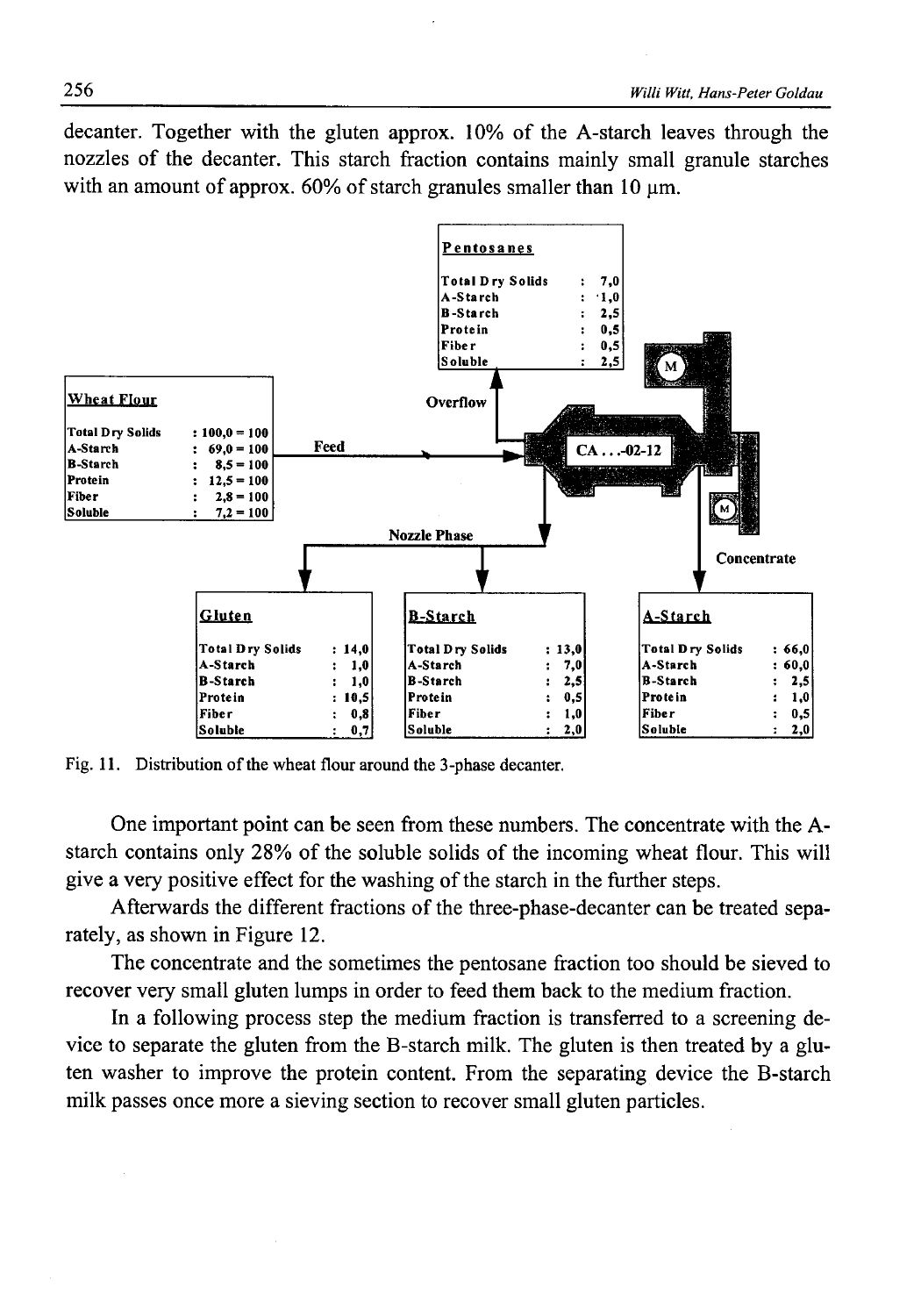

Fig. 12. Possibility to treat the different discharge fractions of a 3-phase-decanter.

#### *Starch washing with three phase separators*

The concentrate with the A-starch from the decanter is diluted with fresh water or normally with process water. The starch milk is pumped to centrifugal screens and screened. These screens should have approx.  $60 \mu m$  mesh to remove fine fibres from the A-starch.

The washing of the starch milk with fresh water can be done with hydrocyclones, separators or a combination of both. To be able to reduce soluble solids in the A-starch milk down to an acceptable value, normally a 12 stage hydrocyclone system is introduced.

A hydrocyclone system has a very high disadvantage for the application of washing of wheat starch. The presence of a high amount of starch granules smaller than  $10 \mu$ m and the necessity to separate the fine fibres and the pentosanes, are leading to difficulties during performance. For a hydrocyclone unit it is well known, that there can be losses with the overflow, because of its difficulties to separate particles which are smaller than the separation boundary. The application of a three phase separator improves this situation.

A separator type DA 100 is shown in Figure 13. This indicates the principle of a two phase separator.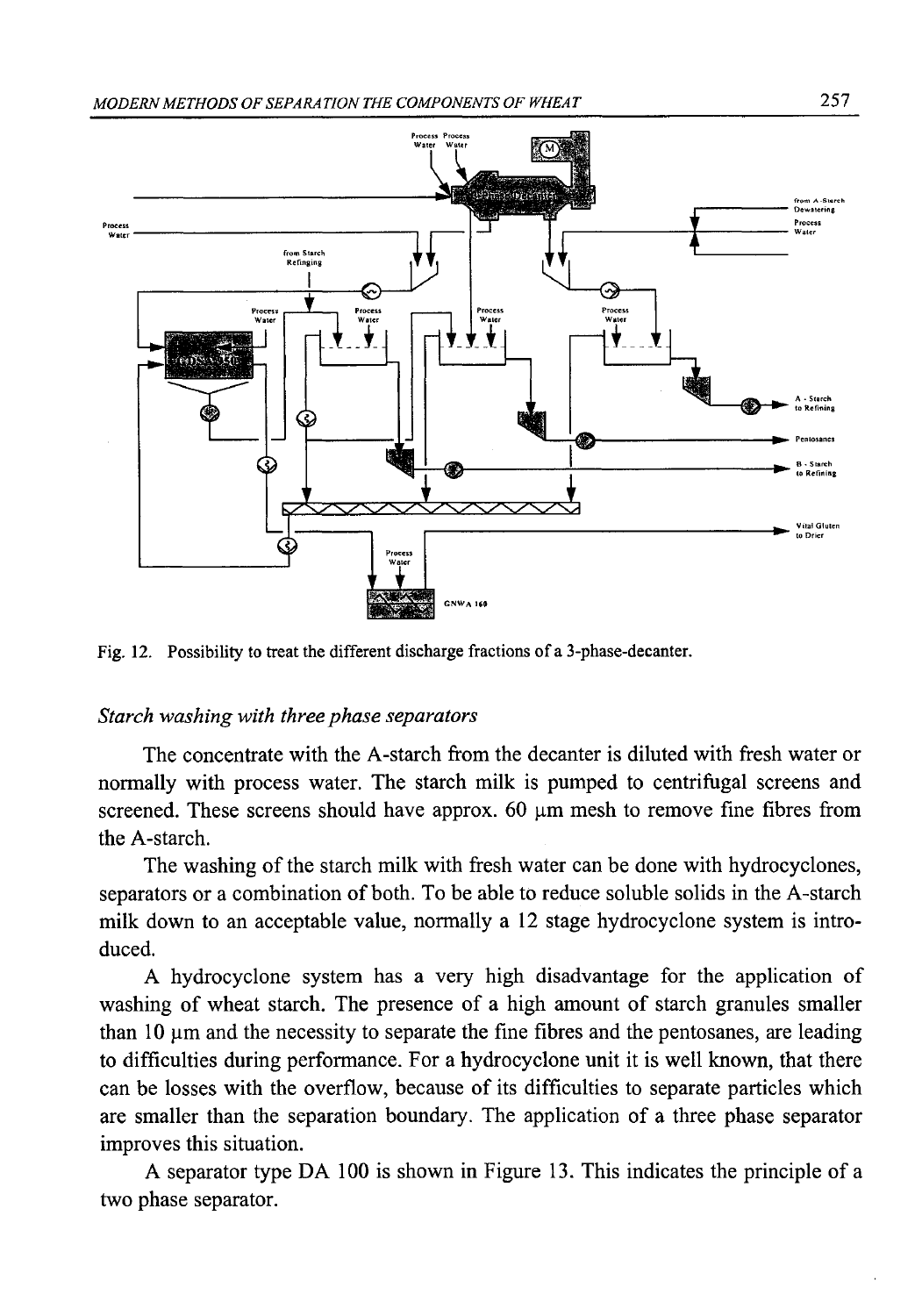

Fig. 13. Cross section of the 2-phase-separator DA 100.

This separator is a vertical centrifuge with a disc stack as clarification area, nozzles for discharging the concentrate and the discharge of the overflow with an installed centripetal pump. The acceleration of the bowl is up to 5000 rpm and the g-force up to 9000. The starch milk enters the separator and by means of centrifugal acceleration distributed at the outer area of the disk stack. The starch granules are separated from the liquid phase and will be concentrated in the outer area of the bowl, where they will be discharged passing the fitted nozzles.

In the disk stack the separation of small suspended solids and small starch granules will take place. If this machine is only used as thickener with up to 12 to 14 degree Baume in the concentrate, the suspended solids will be concentrated and are leaving the machine through the nozzle phase.

If this separator is used as concentrator with up to 20 $\degree$  Bé in the underflow, the small suspended solids will leave the machine with the overflow and will enter the disc stack. In this case the load with suspended solid of the disc stack is very high.

This problem can overcome with the three phase separator SDA 90 (Fig. 14), the newest invention of Westfalia Separator AG for the starch industry.

This machine is equipped with a washing device on the bottom and a special separation disc on top of the disk stack.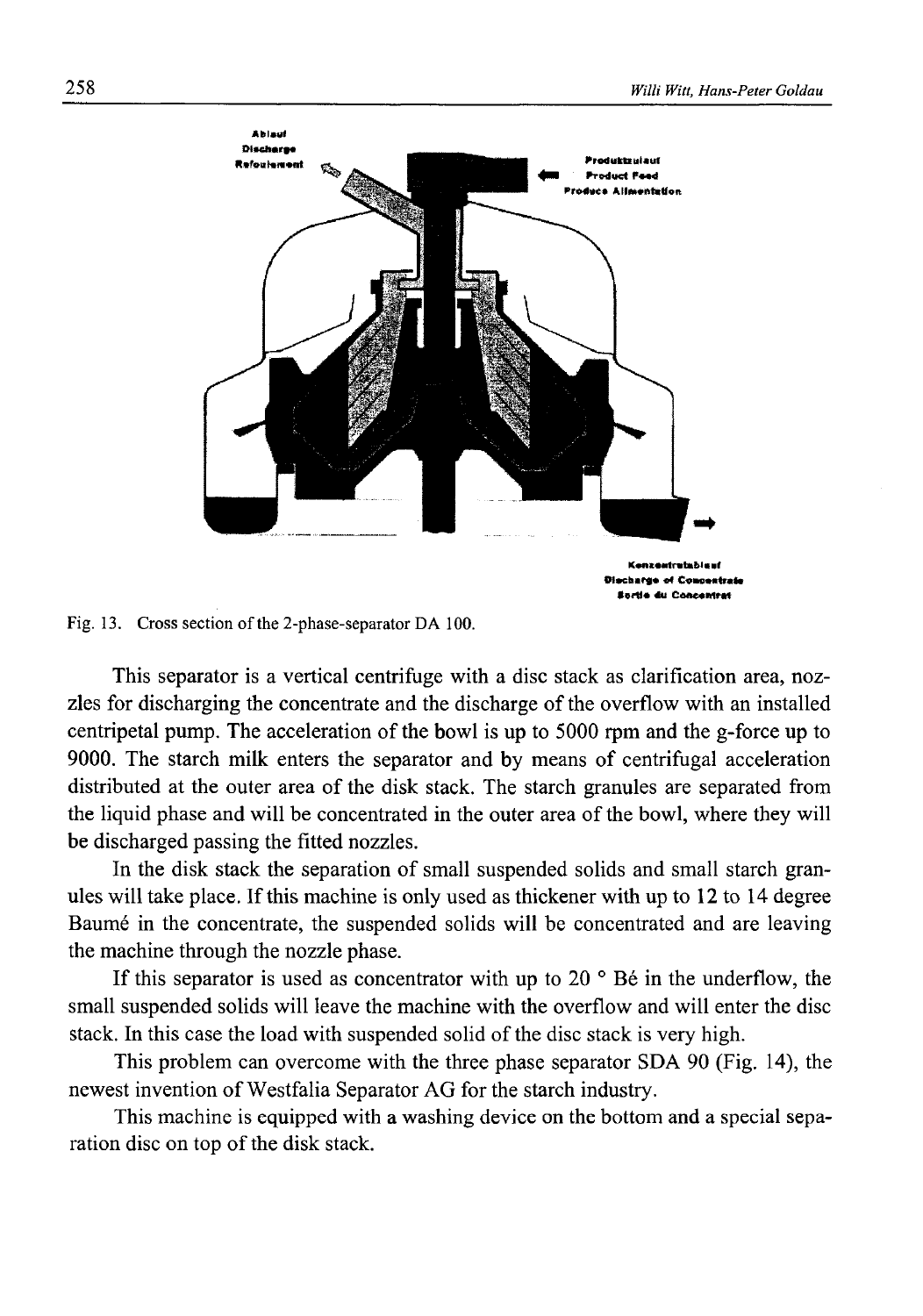

Fig. 14. 3-phase-separator type SDA 90 with washwater device.

The starch milk that enters the machine, is distributed in a channel in the outer area of the disc stack. All the suspended solids are separated from the liquid phase and concentrated in the bowl in front of the nozzle. The A-starch leaves the nozzles together with a smaller part of B-Starch. In comparison to the two phase separator, the concentrate will have a reduced amount of B-starch. The other amount of the B-starch, hemicellulose and pentosanes will enter the channel above the separation disc stack and be discharged over the second installed centripetal pump into the medium phase of the separator. Under these circumstances the liquid phase entering the disc stack has a reduced amount of soluble solids. That means that the load of the disc stack with suspended solid is less and the efficiency is much higher.

With the washing device it is possible to displace the soluble solids directly with fresh water. In Figure 15 is shown the relation between the density of the concentrate, the pressure of the washing water and the amount of washwater.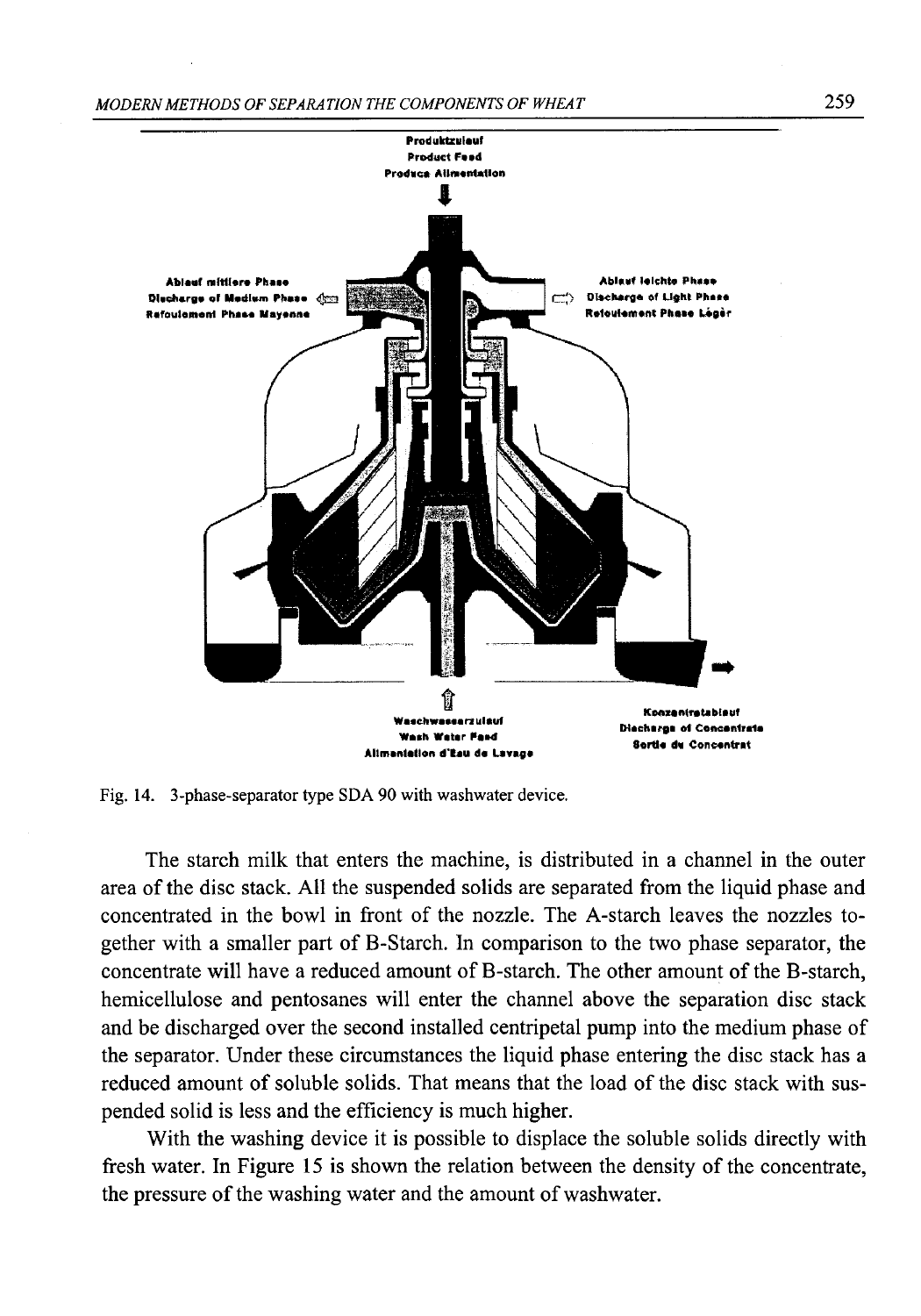

Fig. 15. Density and pressure in relation to the amount of washwater.



Fig. 16. Reduction of soluble protein content with different washing procedures.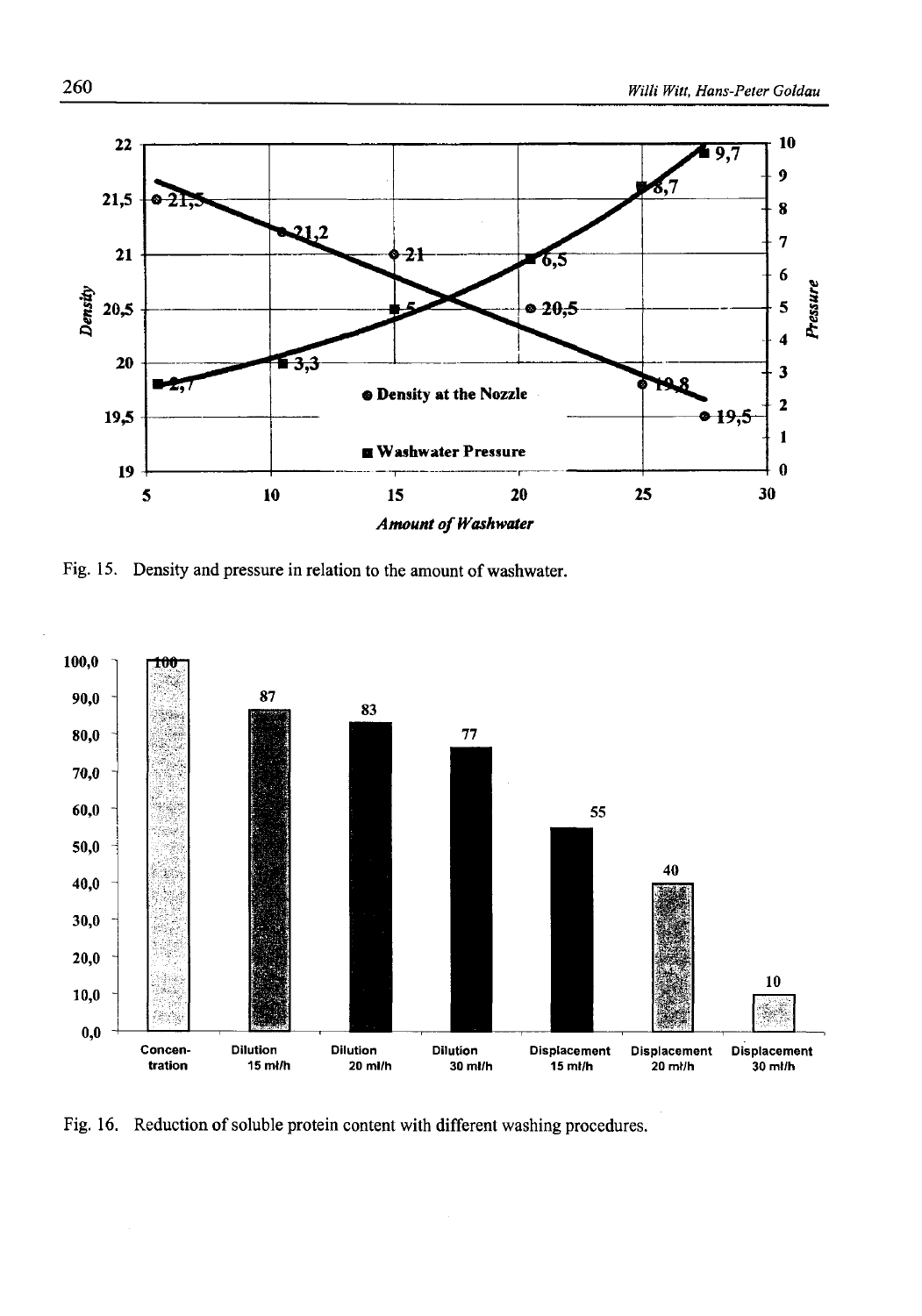A comparison of the reduction of soluble proteins in relation to the amount of washwater is shown in Figure 16. It can be seen that the dilution of a starch milk to reduce the concentration of soluble proteins is more efficient with the washing device of the three phase separator. Here the soluble solids are directly displaced. These solids are put together with the liquid in the overflow and medium phase. With an amount of 30 m3/h fresh water, it is possible to reduce the content of solubles down to 10%. If the suspension will be only diluted, the reduction can be only 77%.

In Figure 17 is shown an overall view of the different phases of a three phase nozzle separator. It can be seen that the non starch solids are mainly distributed in the medium phase. The overflow of the machine is relatively free of suspended solids and can be used as process water.



Fig. 17. Spin test of the different phases of a 3-phase nozzle separator.

A starch washing line can be composed out of two three phase separators for the A-starch washing and one three phase separator for the starch recovery. This separator recovers starch milk from the nozzle phase of the three phase decanter and out of the nozzle phase of the first starch washing separator (Fig. 18).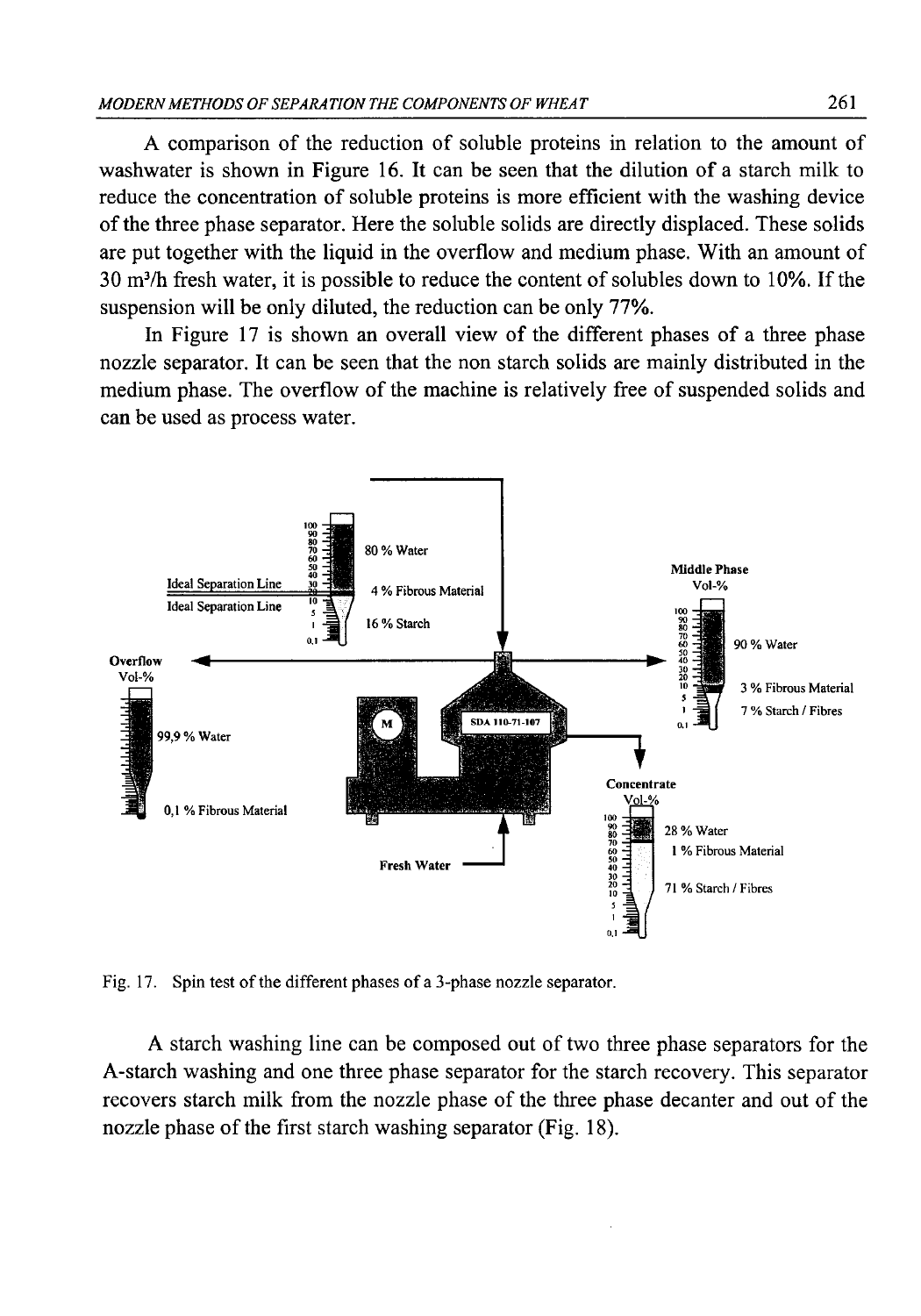The introduction of an extra three phase separator for the starch recovery has the advantage that the medium phase will discharge the main part of the hemicellulose and pentosanes. These components are coming from the nozzle phase of the decanter and the first washing separator. There can be found as well some small size granule starches. They can be recovered by separators and/or decanters to produce a special fraction of small granule starches.



Fig. 18. Example for a possibility to wash starch with a combination of three 3-phase-separators.

Instead of using a second three phase separator in the washing line, a hydrocyclone system can be used. The disadvantage of the hydrocyclone unit is the lower gforce and more losses of small size granule starches in the overflow. This results in high amount of recycling starch in the process (Fig. 19).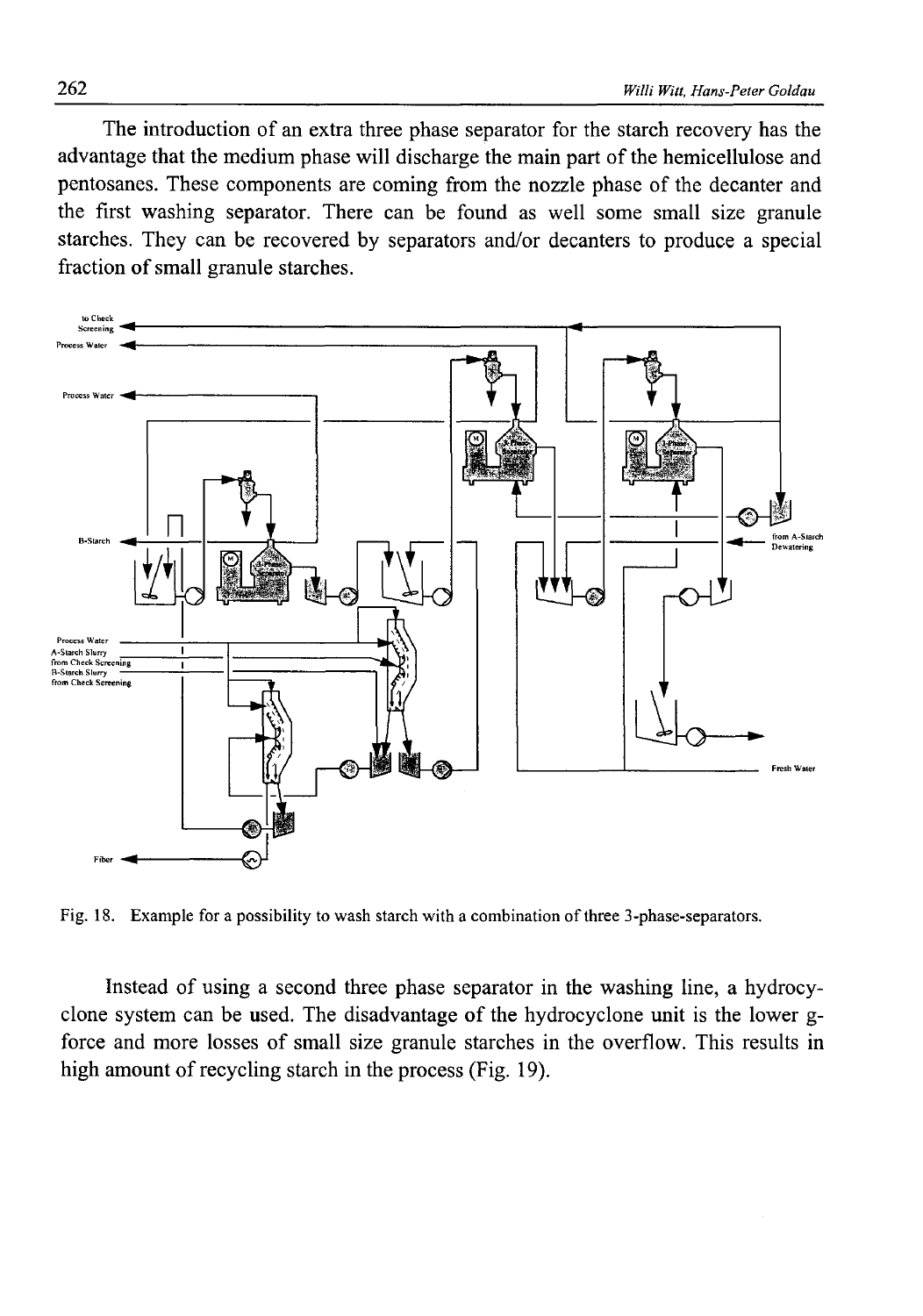

Fig. 19. Washing of starch with two 3-phase-separators and a hydrocyclone unit.

#### *Concept for small granule starch recovery; 3 separate lines*

Westfalia Separator AG has developed a modem concept for recovering small granule starch (Fig. 20). The starch washing; concentration and recovery is separated into 3 different lines; the A-plus starch line, the A-minus starch line and the C-starch line. Beginning from the 3-phase decanter, the A-starch coming out of the solid phase of the 3-phase decanter is passing a fibre screen and than is fed to a 3-phase separator. The separator is splitting the feed into an A-plus starch fraction, an A-minus starch fraction and as well as a process-water phase.

The A-plus starch afterwards is washed countercurrently by a multistage hydrocyclone unit. The A-minus starch including fine fibres is fed to the second washing line and enters first a further 3-phase separator. The starch milk from gluten washing is added too. The nozzle discharge of the separator contains the A-minus starch and is washed and concentrated by starch washing separator or decanter.

The medium phase of the 3-phase separator containing very small granule starch and other separable material like fine fibres are directed to the C-starch washing line.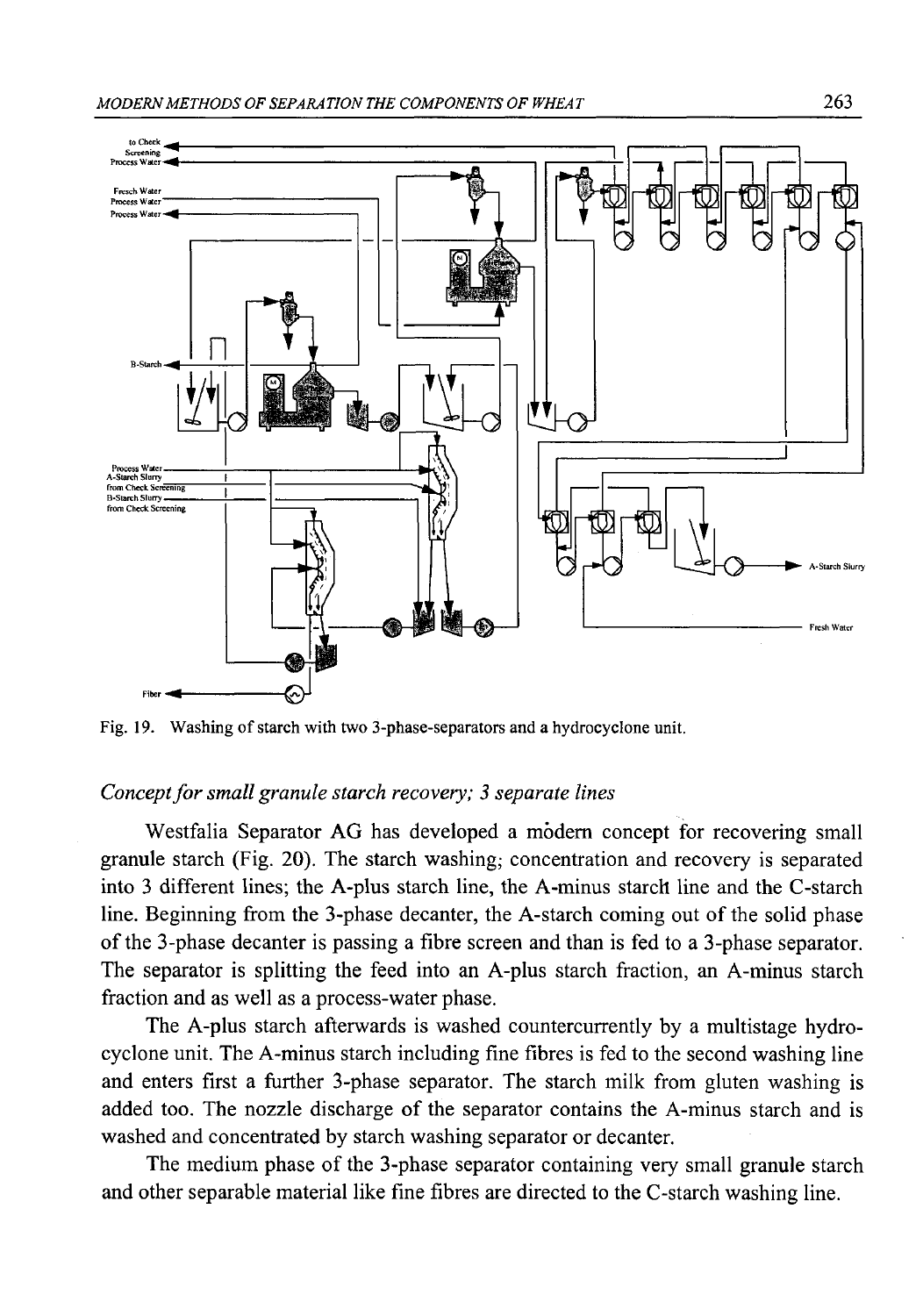

Fig. 20. Concept for smali granule starch recovery; 3 separate lines.

A separated small granule starch fraction, collected from the pentosane phase of the 3-phase decanter is also fed to the C-starch washing line. This C-starch fraction is separately washed screened and concentrated by separators/decanters and screens.

This system enables certain advantages e.g.:

1<sup>st</sup> high yield of starch,

 $2<sup>nd</sup>$  less recycling of small granule starch and other separable particles into the system,  $3<sup>rd</sup>$  less freshwater consumption.

## *Situation of the by-products*

The pentosane fraction of the three phase decanter can be handled as a liquid by-product for animal feed. Another possibility is to treat it with enzymes, decanting the heavy particles away and concentrate it in an evaporator together with the waste water. Consequently the concentrate of the evaporator can be dried together with fibres or any other dry by-products.

#### *Waste water*

The waste water of the plant can be treated in different ways. For example evaporation, the anaerobic or aerobic treatment in a waste water treatment plant.